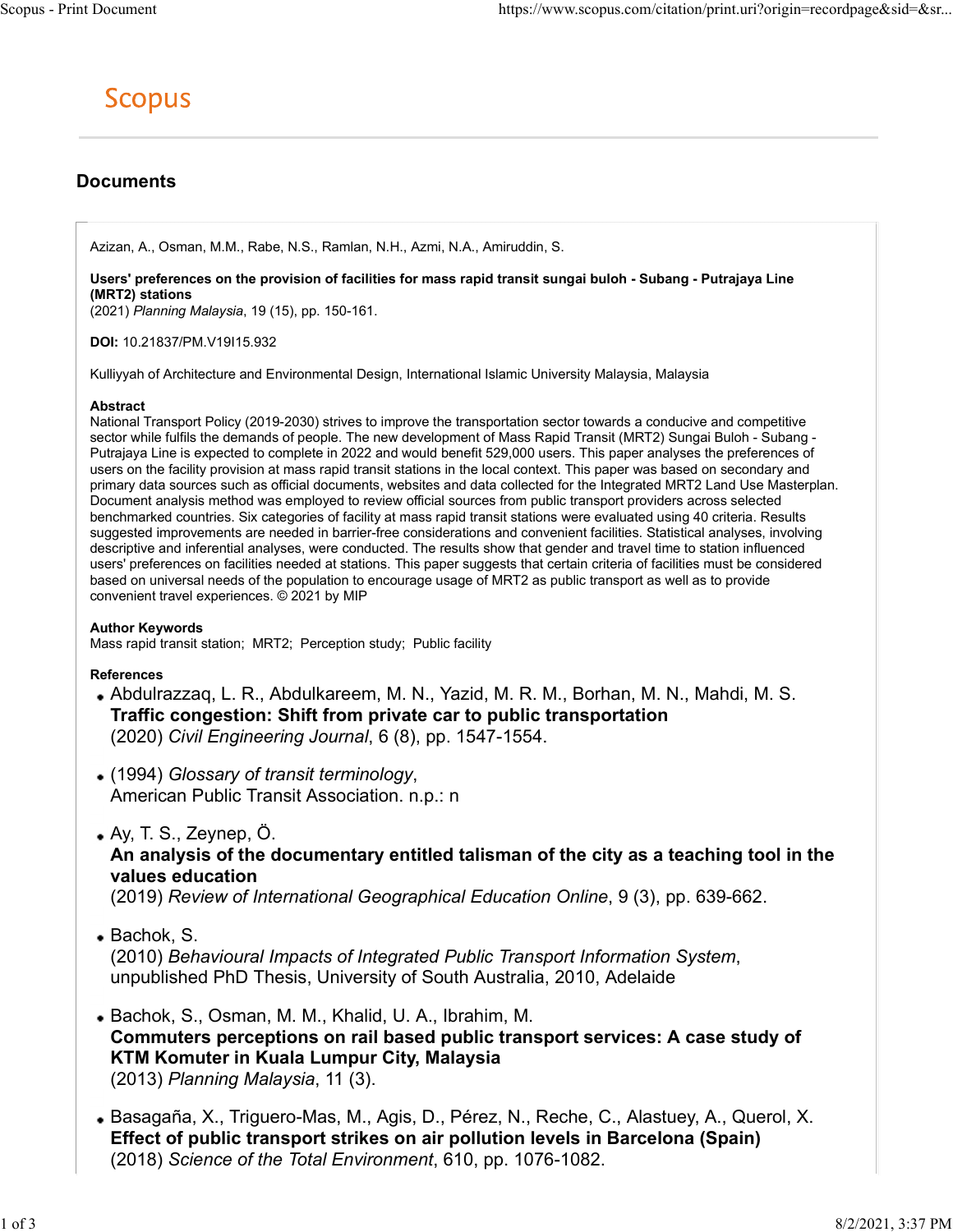- Bazrbachi, A., Sidique, S. F., Shamsudin, M. N., Radam, A., Kaffashi, S., Adam, S. U. Willingness to pay to improve air quality: A study of private vehicle owners in Klang Valley, Malaysia (2017) Journal of Cleaner Production, 148, pp. 73-83. Scopus - Print Document https://www.scopus.com/citation/print.uri?origin=recordpage&sid=&sr...<br>• Bazrbachi, A., Sidique, S. F., Shamsudin, M. N., Radam, A., Kaffashi, S., Adam, S. U.<br>• Willingness to pay to improve air qua
	- Gao, J., Yu, Z., Wang, L., Vejre, H. Suitability of regional development based on ecosystem service benefits and losses: A case study of the Yangtze River Delta urban agglomeration, China (2019) Ecological Indicators, 107, p. 105579.
	- Kadir, N. A. A., Mohamad, M. R., Olabayonle, O. A., Zahari, M. Z. M., Bachok, S., Osman, M. M.

Travellers' perception of worship facilities for multimodal users of MRT SBK Line (2020) PLANNING MALAYSIA Journal of the Malaysian Institute of Planner, 18 (14).

- Khan, M. J., Chelliah, S., Ahmed, S. Factors influencing destination image and visit intention among young women travellers: Role of travel motivation, perceived risks, and travel constraints (2017) Asia Pacific Journal of Tourism Research, 22 (11), pp. 1139-1155.
- Khattak, A., Jiang, Y., Zhu, J., Hu, L. A new simulation-optimization approach for the circulation facilities design at urban rail transit station (2017) Archives of Transport, 43.
- Loukaitou-Sideris, A., Peters, D. (2017) A comparative analysis of high-speed rail station development into destination and/or multi-use facilities: The case of San Jose Diridon (No. CA-17-2969), Mineta Transportation Institute
- (2017) MRT Corp Sdn. Bhd. | Corporate Profile, Mass Rapid Transit Corporation. MRT Corp. Retrieved February 15, 2021, from
- (2014) An overview of the British rail industry, Office of Rail and Road. (December 19)
- (2017) Osaka Municipal Transportation Bureau | About the budget and settlement of accounts of the Transportation Bureau,<br>Osaka Municipal Transportation Bureau. (September). Retrieved from: References You hav saved citations
- (2019) Bilangan Penumpang bagi Perkhidmatan Pengangkutan Rel, Prasarana Malaysia Berhad
- Ramos, S., Vicente, P., Passos, A. M., Costa, P., Reis, E. Perceptions of the public transport service as a barrier to the adoption of public transport: A qualitative study (2019) Social Sciences, 8 (5), p. 150.
- Susanti, A., Soemitro, R. A. A., Suprayitno, H. Planning for facility needs in train station based on comparison of connecting modes usage (2019) International Journal of Civil Engineering and Technology (IJCIET), 10, pp. 239-248.